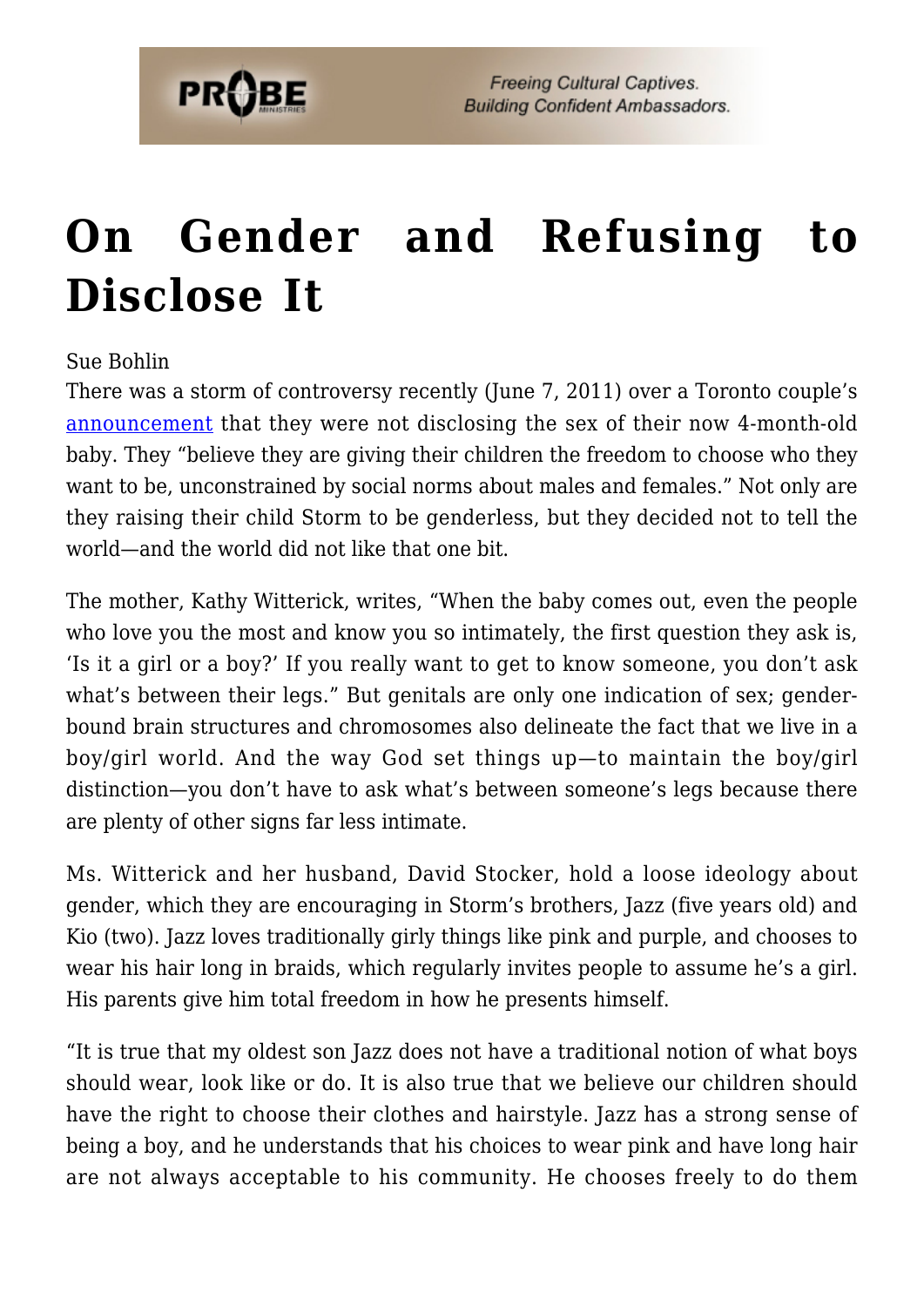

anyway, because he also has been taught to respect difference, love himself and navigate the world in a way that is true to his own voice."

This is a five-year-old boy. How free is he, really, to make choices that he "understands" are "not always acceptable to his community"? How much understanding of the nature of the world does a five-year-old have?

Jazz's mom suppresses her natural instincts in order to parent ideologically:

"In my heart of hearts, I squirm when my son picks a dress from the rack (won't people tease him?), even though I know from experience and research that the argument that children need a binary gender orthodoxy taught to them in order to feel safe is simply incorrect."

I would suggest that teaching "a binary gender orthodoxy" is not incorrect; it is woven into the very nature of how things are because God made it that way: "God created man in His own image, in the image of God He created him; male and female He created them." (Genesis 1:27) When we depart from a biblical explanation and understanding of reality, and we start making it up as we go along, we invite chaos and confusion.

I think she's right to squirm when her son picks a dress from the rack, and not just because people will tease him. The binary nature of gender is part of God's plan for helping us maintain boundaries between things that need to be kept separate. The Old Testament includes a prohibition against cross-dressing (Deuteronomy 22:5) to support the natural distinction between the sexes. Creating confusion by dressing in the other gender's clothes is not consistent with God's intent to maintain separations between things that should not be confused or blurred. Genesis 1 tells us that He separated the light from the darkness, the waters above from the waters below, the land from the sea. And when he created humans, He created them in two distinctly different types: male and female. Then, in Isaiah 5:20 He said, "Woe to those who call evil good, and good evil; Who substitute darkness for light and light for darkness; Who substitute bitter for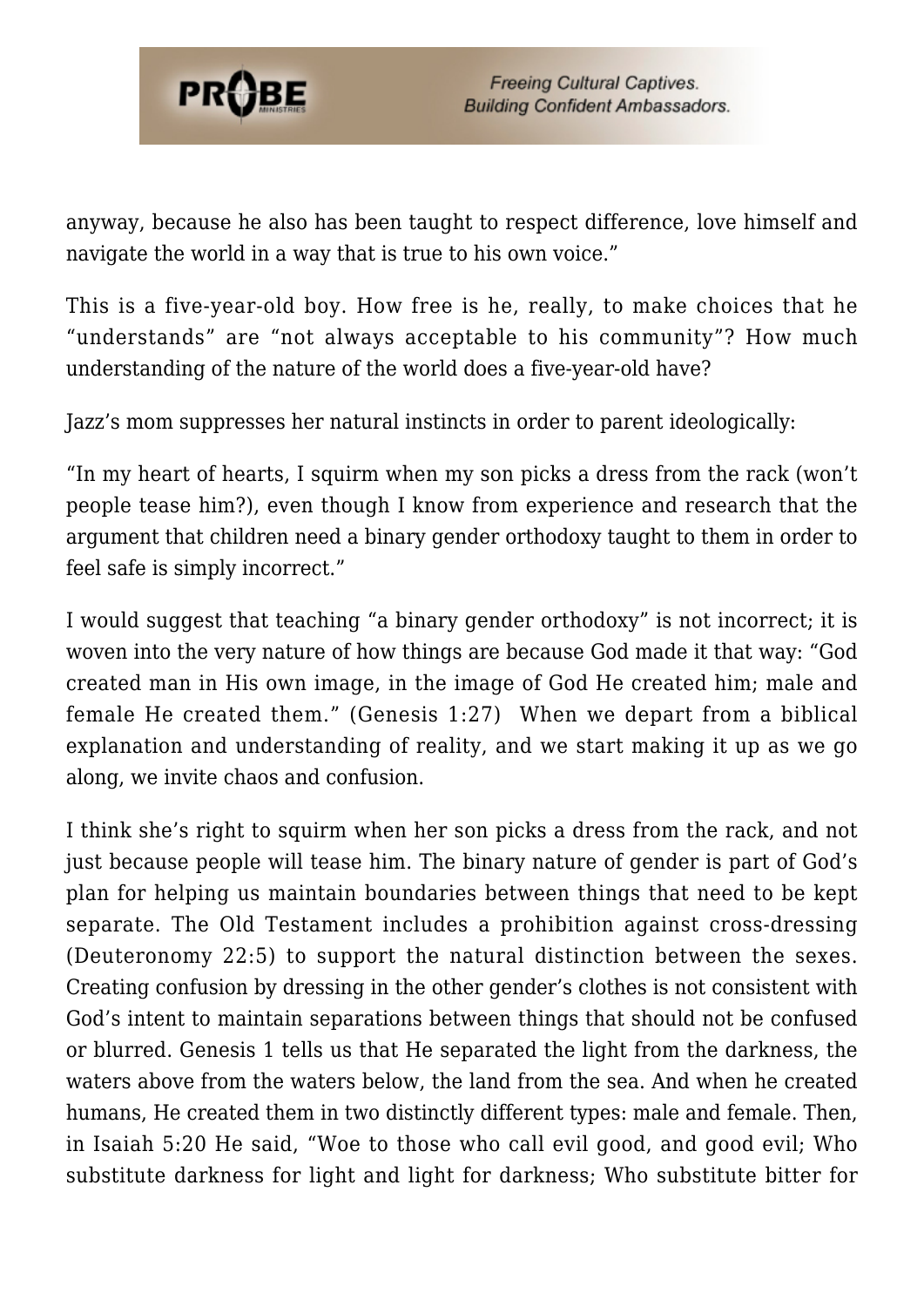

sweet and sweet for bitter!"

I do understand the frustrations of Storm's parents concerning society's toonarrow definitions of boy and girl. (Please see my blog post "[The Gender](http://www.probe.org/site/c.fdKEIMNsEoG/b.6479141/k.F4D8/The_Gender_Spectrum.htm) [Spectrum.](http://www.probe.org/site/c.fdKEIMNsEoG/b.6479141/k.F4D8/The_Gender_Spectrum.htm)") Jazz is one of those [emotionally sensitive boys](http://livehope.org/resource/parenting-the-sensitive-soul/) who delight in color, texture, fabrics and vibrancy, and his parents apparently fully support the kind of gifted, creative boy he is, which is great. But when parents fully indulge a boy's gravitation to pink, and dresses, and long hair, yet he wants other people to know he's a boy (as Jazz does), there's some needless confusion going on because of a lack of common-sense boundaries.

There's another aspect of this philosophy of parenting that is disturbing: the desire for children to discover "their true gender self," as psychologist Diane Ehrensaft puts it, and to choose what they want to be. Storm's mama wrote,

"[I]n not telling the gender of my precious baby, I am saying to the world, 'Please can you just let Storm discover for him/herself what s(he) wants to be?!. . . . We've decided not to share Storm's sex for now—a tribute to freedom and choice in place of limitation, a stand up to what the world could become in Storm's lifetime (a more progressive place? …)"

There are lots of legitimate choices that children can make for themselves, and exercising those "choosing muscles" develops self-confidence. But some choices are not legitimate: deciding whether or not to brush their teeth, refusing to eat anything but junk foods, discovering their own religious "truths". . . and choosing their gender, regardless of what their body tells them. From a biblical perspective, God as creator is the one who gets to choose a child's gender, and His choice is revealed in the first moment of birth: "It's a boy!" or "It's a girl!" It is our place as His creations to accept and embrace God's choice for us, not insist on the personal freedom to define ourselves according to our own limited ways of understanding. That is anarchy. That kind of independence from God is the essence of sin.